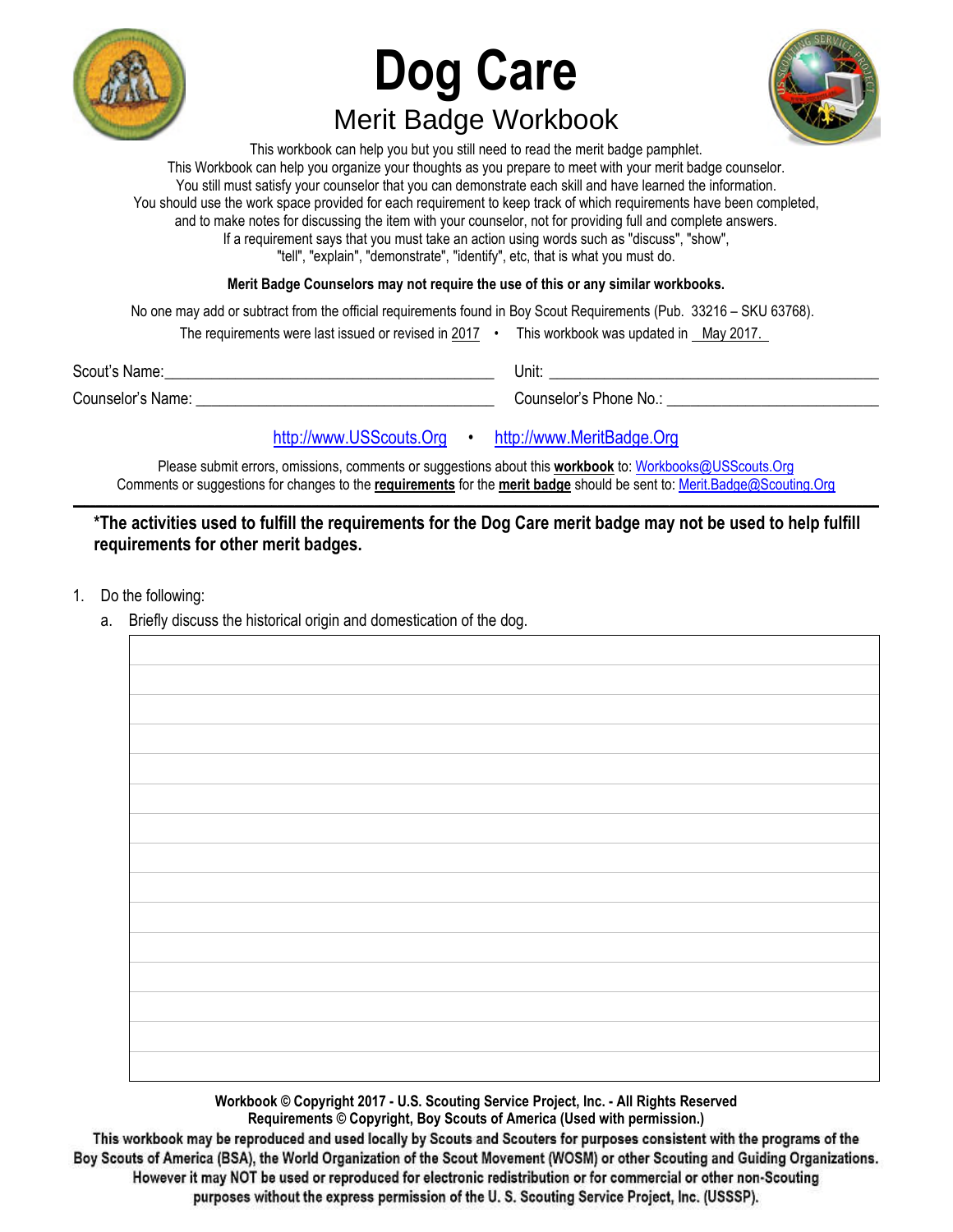b. Describe some common characteristics of the dogs that make up each of the seven major dog groups.

|    | Group | Breed(s) | Characteristics |
|----|-------|----------|-----------------|
| 1. |       |          |                 |
|    |       |          |                 |
|    |       |          |                 |
|    |       |          |                 |
| 2. |       |          |                 |
|    |       |          |                 |
|    |       |          |                 |
|    |       |          |                 |
| 3. |       |          |                 |
|    |       |          |                 |
|    |       |          |                 |
|    |       |          |                 |
| 4. |       |          |                 |
|    |       |          |                 |
|    |       |          |                 |
|    |       |          |                 |
| 5. |       |          |                 |
|    |       |          |                 |
|    |       |          |                 |
|    |       |          |                 |
| 6. |       |          |                 |
|    |       |          |                 |
|    |       |          |                 |
|    |       |          |                 |
| 7. |       |          |                 |
|    |       |          |                 |
|    |       |          |                 |
|    |       |          |                 |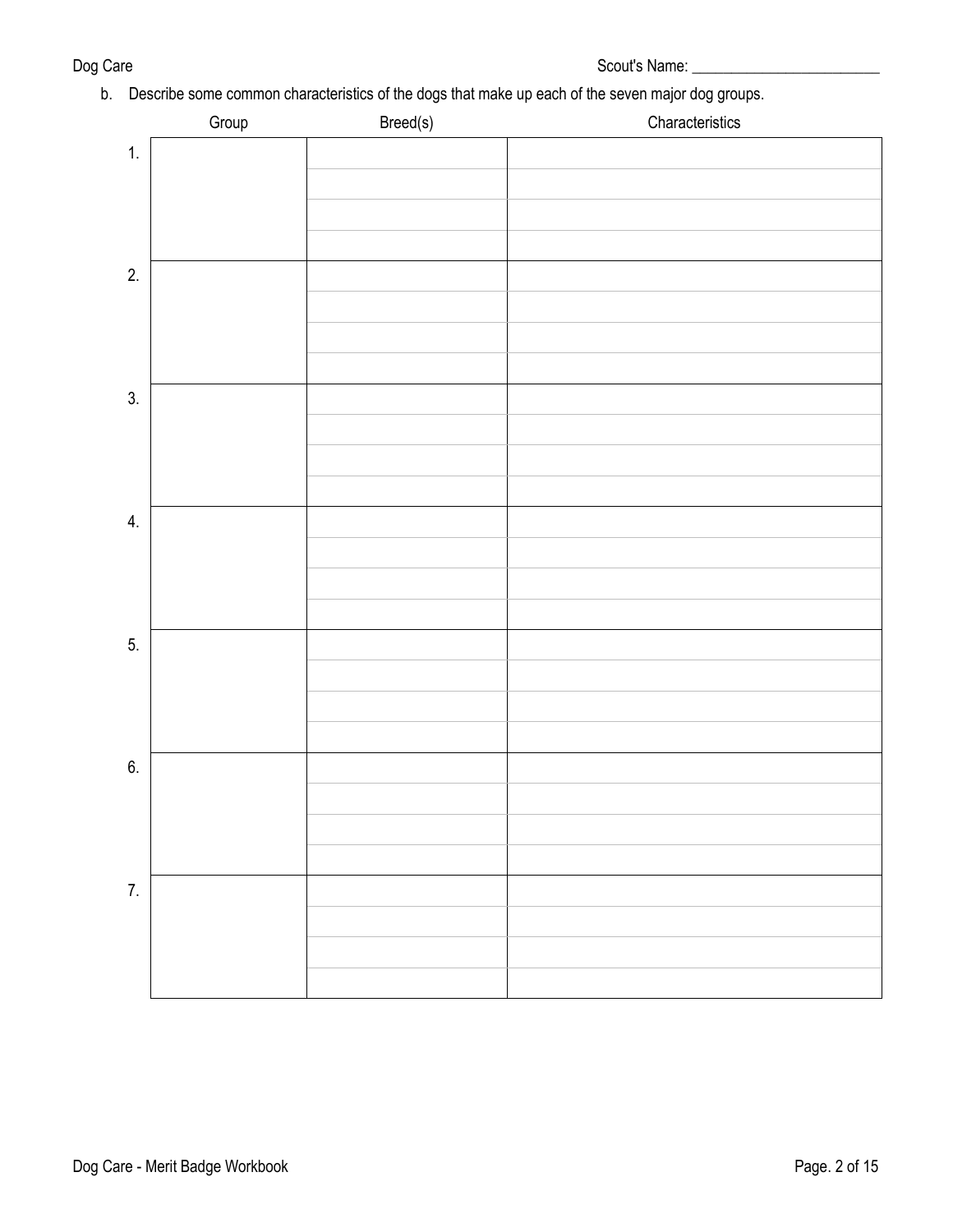# c. Tell some specific characteristics of seven breeds of dogs (one from each major group),

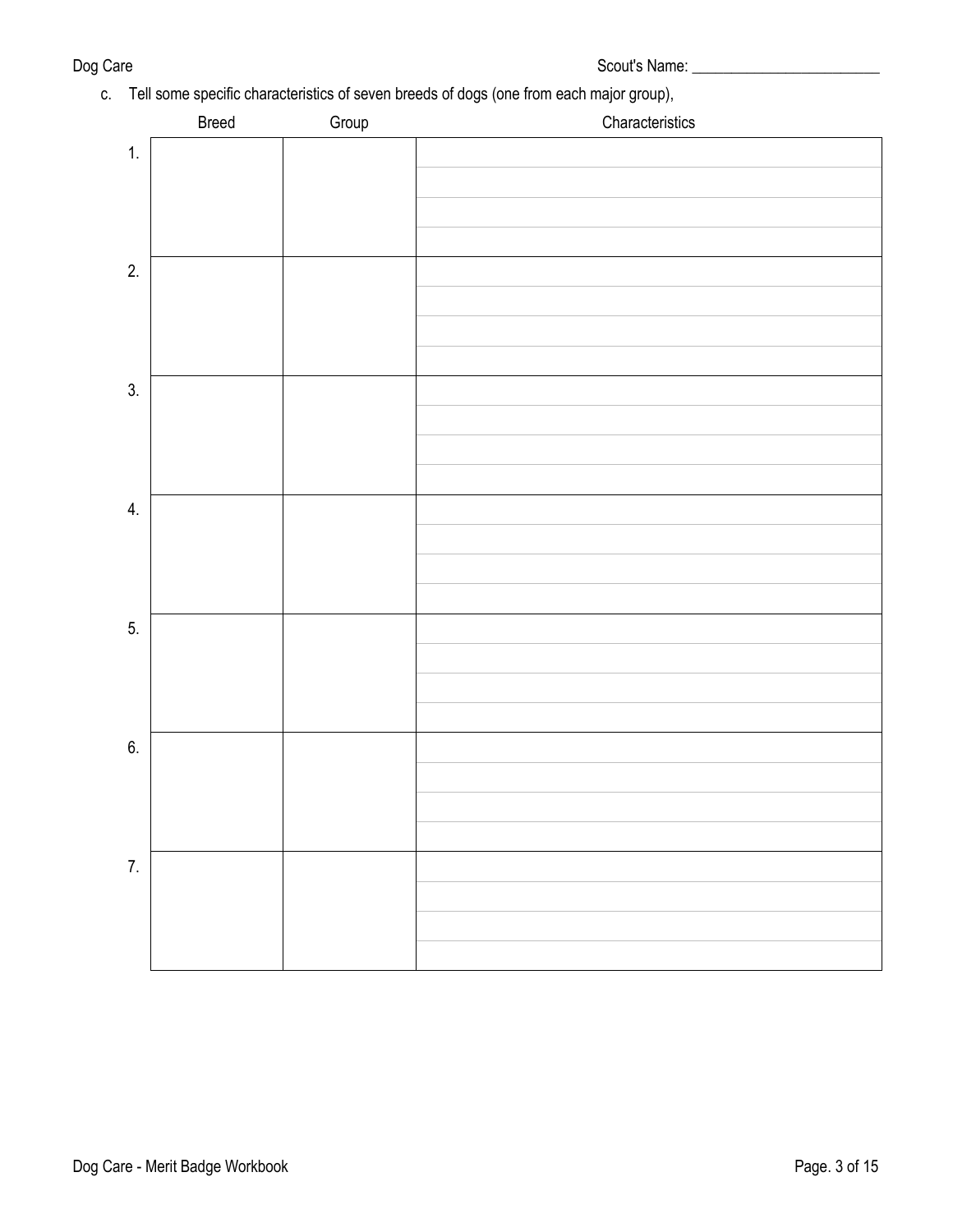OR give a short history of one breed.

2. Point out on a dog (or on a sketch) at least 10 parts. Give the correct name of each one.



- 3. Do the following:
	- a. Explain the importance of house-training, obedience training, and socialization training for your dog.

| House-<br>training        |  |
|---------------------------|--|
| Obedience<br>training     |  |
| Socialization<br>training |  |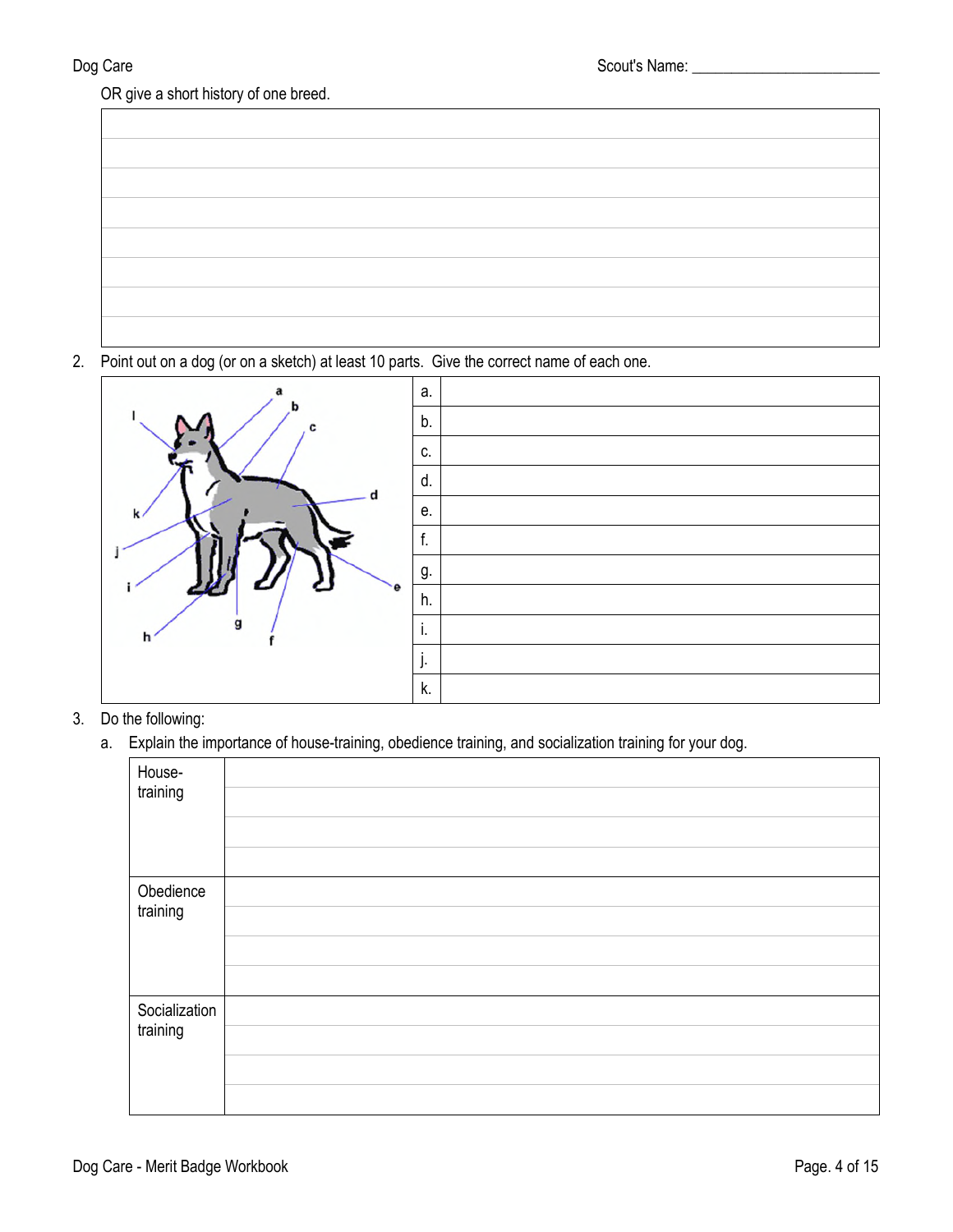b. Explain what "responsible pet ownership" means.

| Explain what issues (including temperament) must be considered when deciding on what breed of dog to get as a family |
|----------------------------------------------------------------------------------------------------------------------|

c. Explain what issues (including temperament) must be considered when deciding on what breed of dog to get as a family pet.

4. For two months, keep and care for your dog.\* Maintain a log of your activities during this period that includes these items: feeding schedule, types of food used, amount fed, exercise periods, training schedule, a weekly body weight record, grooming and bathing schedules, veterinary care, if necessary, and costs. Also include a brief description of the type of housing/shelter arrangements you have for your dog.

 *(Sample Blank Logs are located at the end of the workbook)*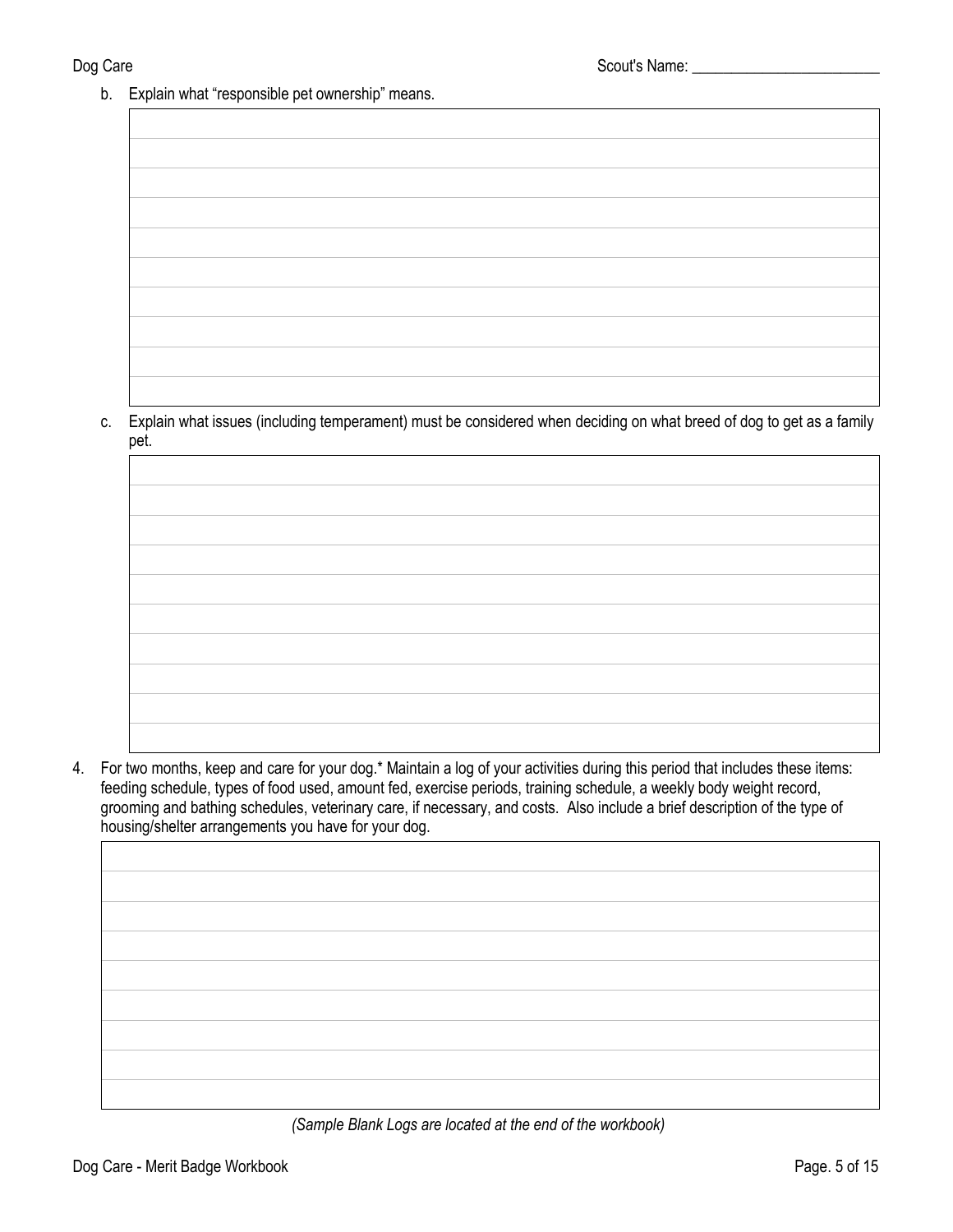5. Explain the correct way to obedience train a dog and what equipment you would need.

| Show with your dog any three of these commands:        |                                                                                                                         |
|--------------------------------------------------------|-------------------------------------------------------------------------------------------------------------------------|
| $\exists$ "Come," $\Box$ "Sit,"<br>□ "Down," □ "Heel," | □"Stay," □ "Take it," □ "Get it," □ "Drop it."                                                                          |
| Do the following:                                      |                                                                                                                         |
| a.                                                     | Discuss the proper vaccination schedule for a dog in your area from puppyhood through adulthood.                        |
|                                                        |                                                                                                                         |
|                                                        |                                                                                                                         |
|                                                        |                                                                                                                         |
|                                                        |                                                                                                                         |
|                                                        |                                                                                                                         |
|                                                        |                                                                                                                         |
|                                                        |                                                                                                                         |
|                                                        |                                                                                                                         |
| b.<br>area from puppyhood through adulthood.           | Discuss the control methods for preventing fleas, ticks, heartworms, and intestinal parasites (worms) for a dog in your |
| Fleas                                                  |                                                                                                                         |
|                                                        |                                                                                                                         |
|                                                        |                                                                                                                         |
|                                                        |                                                                                                                         |
|                                                        |                                                                                                                         |
| <b>Ticks</b>                                           |                                                                                                                         |
|                                                        |                                                                                                                         |
|                                                        |                                                                                                                         |
|                                                        |                                                                                                                         |
| Heartworms                                             |                                                                                                                         |
|                                                        |                                                                                                                         |
|                                                        |                                                                                                                         |
|                                                        |                                                                                                                         |
|                                                        |                                                                                                                         |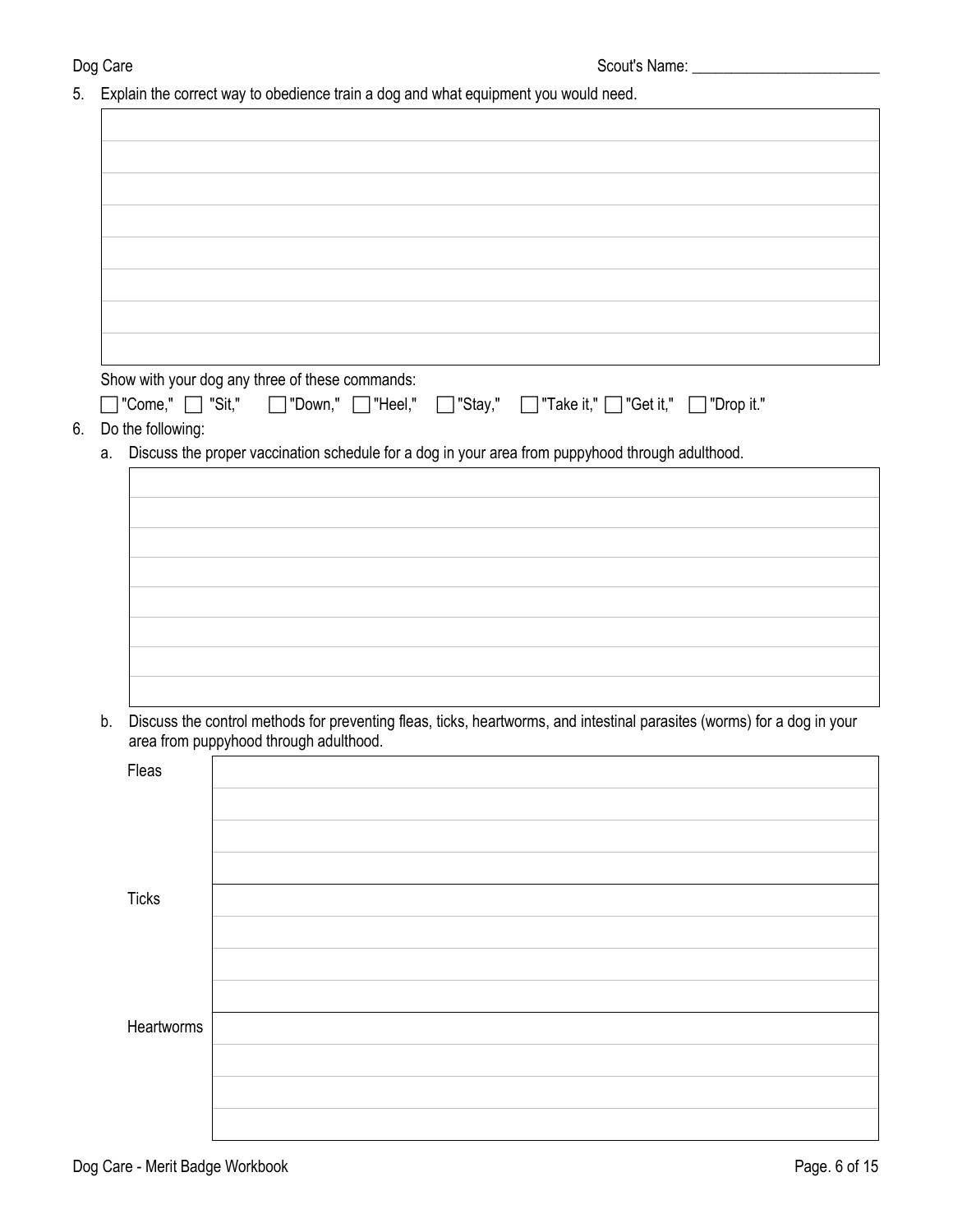| Intestinal<br>parasites<br>(worms) |  |
|------------------------------------|--|
|                                    |  |
|                                    |  |
|                                    |  |

c. Explain the importance of dental care and tooth brushing to your pet's health.

- 
- d. Discuss the benefits of grooming your dog's coat and nails on a regular basis.

e. Discuss with your counselor any seasonal conditions (like hot summers, cold winters, or extreme humidity) where you live that need to be considered for your dog.

f. Discuss with your counselor the considerations and advantages of spaying or neutering your dog..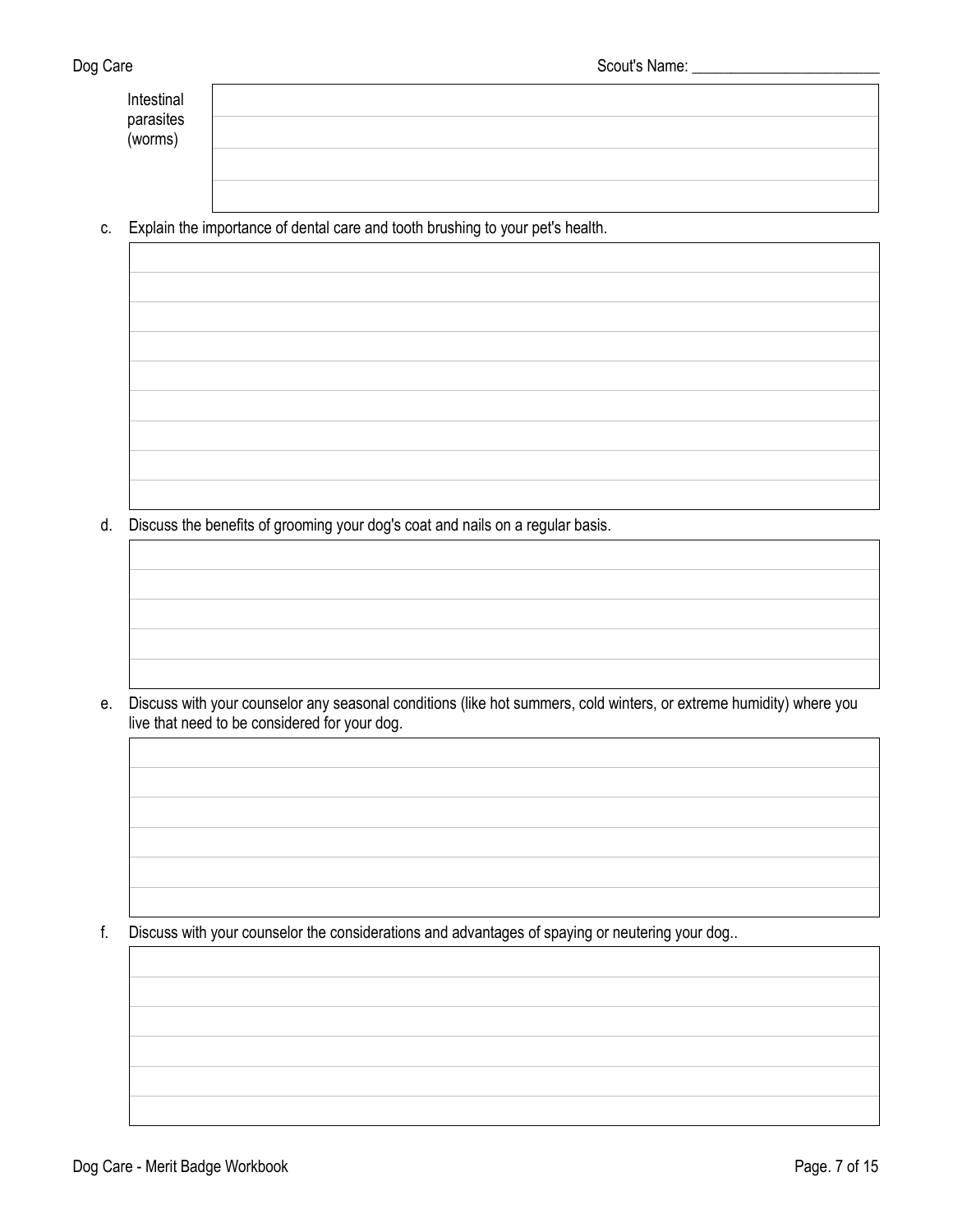- 7. Do the following:
	- a. Explain precautions to take in handling a hurt dog.

## b. **Show how to put on an emergency muzzle**

c. Explain how to treat wounds.

Explain first aid for a dog bite.

d.  $\Box$  Show how to put on a simple dressing and bandage to the  $\Box$  foot,  $\Box$  body, or  $\Box$  head of your dog.

e. Explain what to do if a dog is hit by a car.

## f. List the things needed in every dog owner's first-aid kit.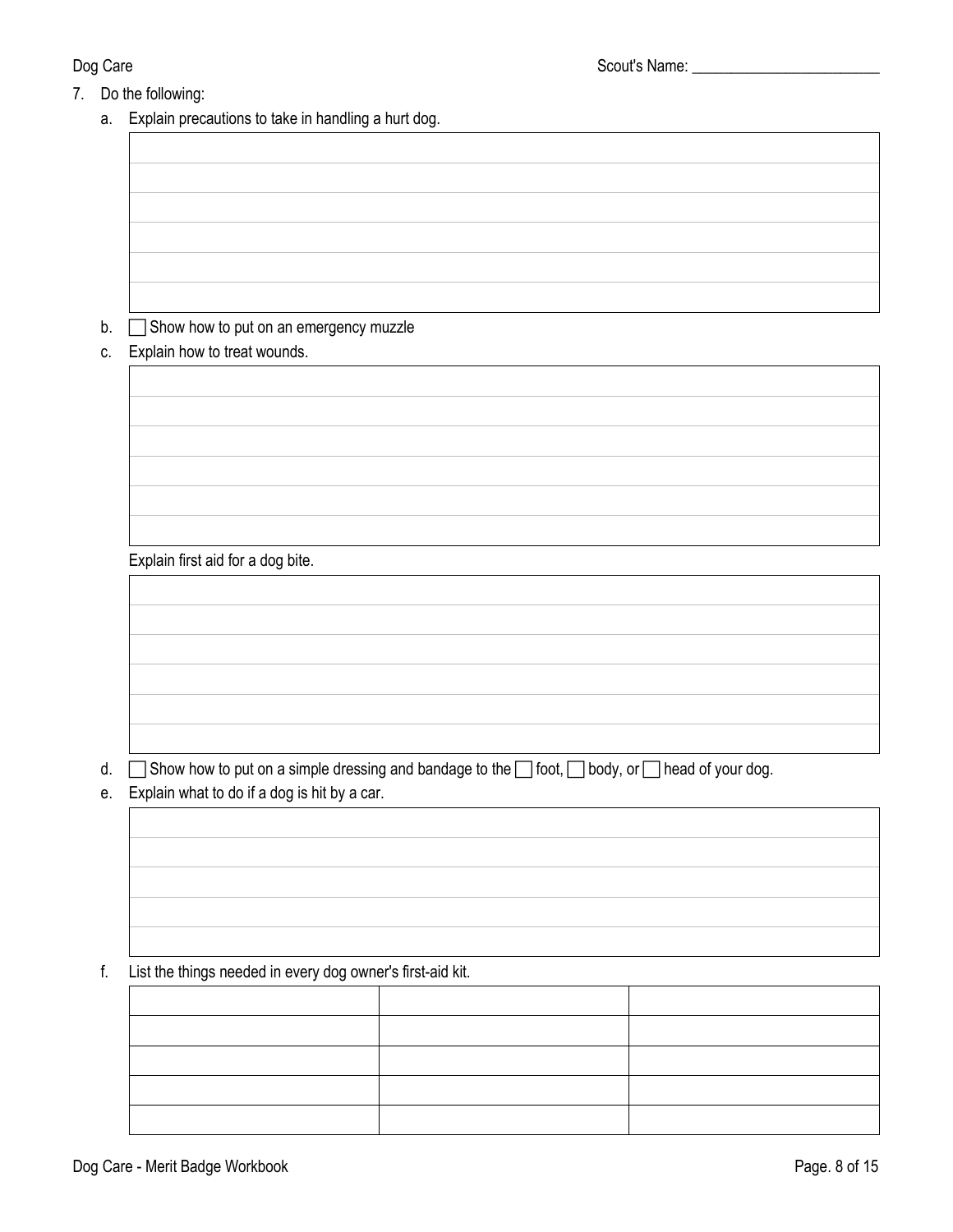g. Tell the dangers of home treatment of a serious ailment.

h. Briefly discuss the cause and method of spread, the signs and symptoms and the methods of prevention of rabies, parvovirus, distemper, and heartworms in dogs.

| Rabies:               |  |
|-----------------------|--|
| Cause:                |  |
|                       |  |
| Method of<br>spread,  |  |
|                       |  |
|                       |  |
|                       |  |
| Signs and<br>symptoms |  |
|                       |  |
|                       |  |
|                       |  |
|                       |  |
|                       |  |
| Methods<br>$\circ f$  |  |
| prevention            |  |
|                       |  |
|                       |  |
|                       |  |
|                       |  |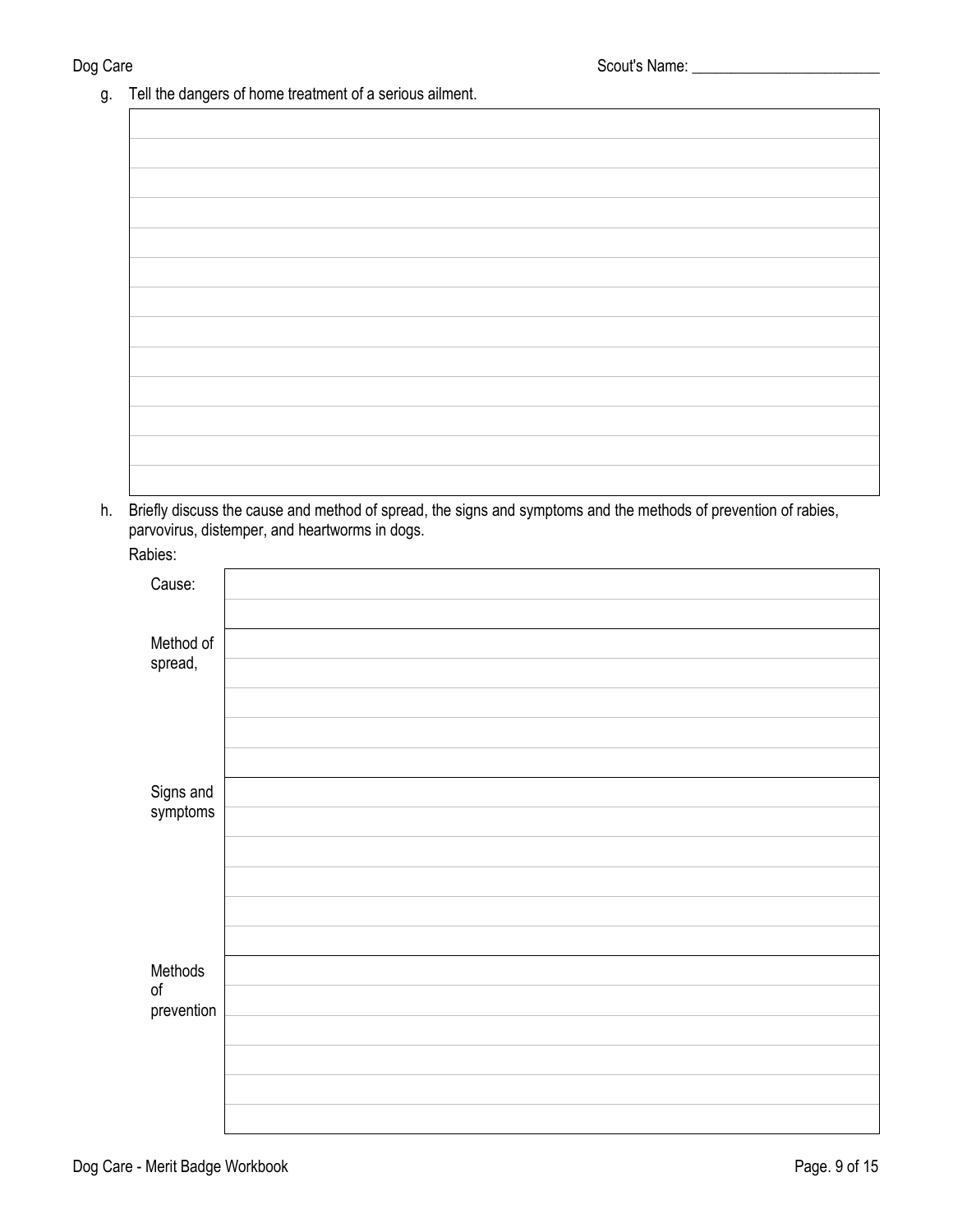| Parvovirus:                        |  |
|------------------------------------|--|
| Cause:                             |  |
| Method of<br>spread,               |  |
|                                    |  |
| Signs and<br>symptoms              |  |
|                                    |  |
| Methods<br>$\circ f$<br>prevention |  |
|                                    |  |
| Distemper:                         |  |
| Cause:                             |  |
| Method of<br>spread,               |  |
|                                    |  |
| Signs and<br>symptoms              |  |
|                                    |  |
| Methods<br>$\circ$ f<br>prevention |  |
|                                    |  |
|                                    |  |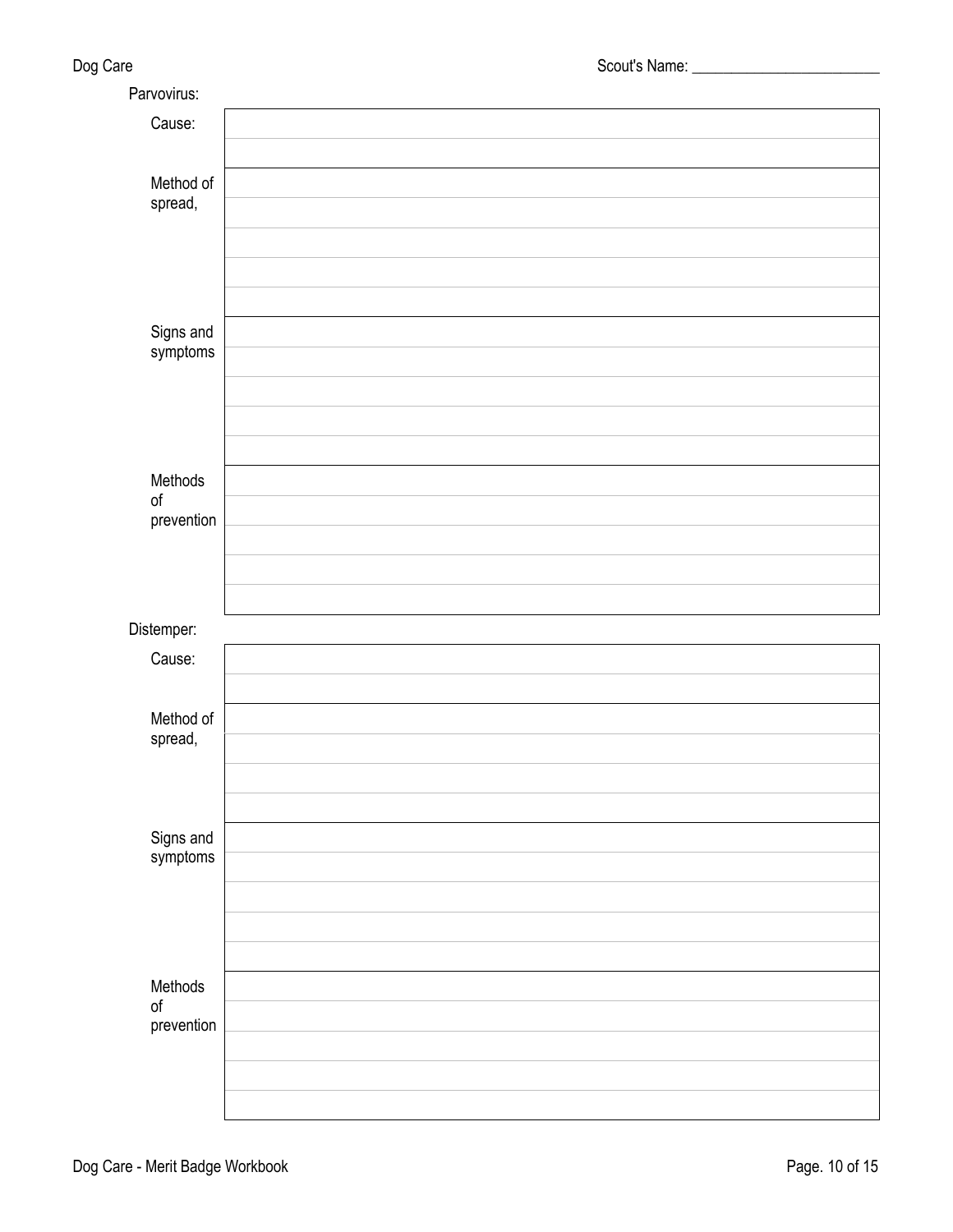| Heartworms:               |  |
|---------------------------|--|
| Cause:                    |  |
| Method of<br>spread,      |  |
|                           |  |
|                           |  |
| Signs and<br>symptoms     |  |
|                           |  |
|                           |  |
|                           |  |
| Methods<br>o <sub>f</sub> |  |
| prevention                |  |
|                           |  |
|                           |  |
|                           |  |

8. Visit a veterinary hospital or an animal shelter and give a report about your visit to your counselor.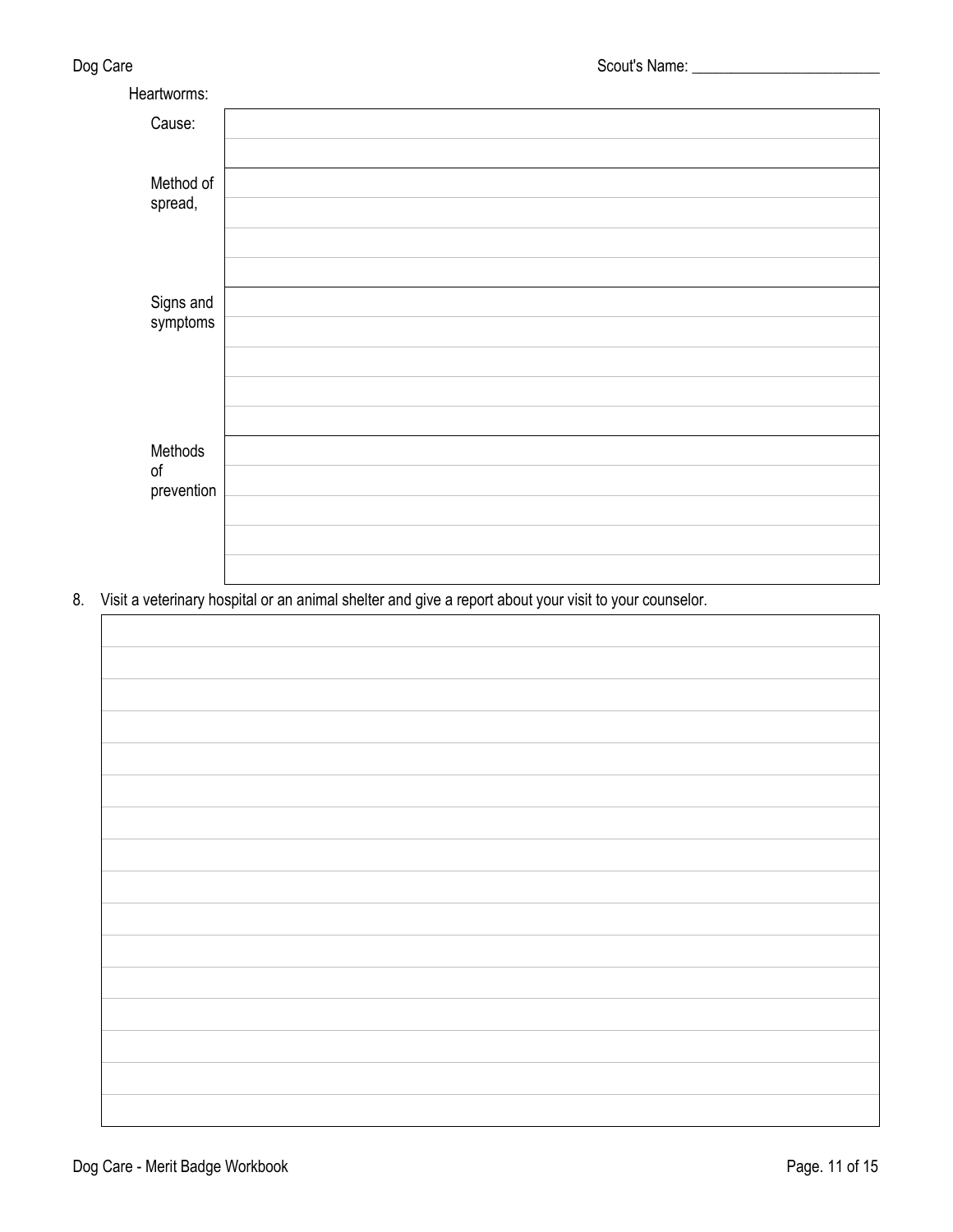9. Know the laws and ordinances involving dogs that are in force in your community.

10. Learn about three career opportunities for working with dogs.

| . . |  |
|-----|--|
|     |  |
| v.  |  |

Pick one and find out about the education, training, and experience required for this career, and discuss this with your counselor.

| Career:     |  |
|-------------|--|
| Education   |  |
|             |  |
|             |  |
|             |  |
|             |  |
|             |  |
| Training:   |  |
|             |  |
|             |  |
|             |  |
|             |  |
| Experience: |  |
|             |  |
|             |  |
|             |  |
|             |  |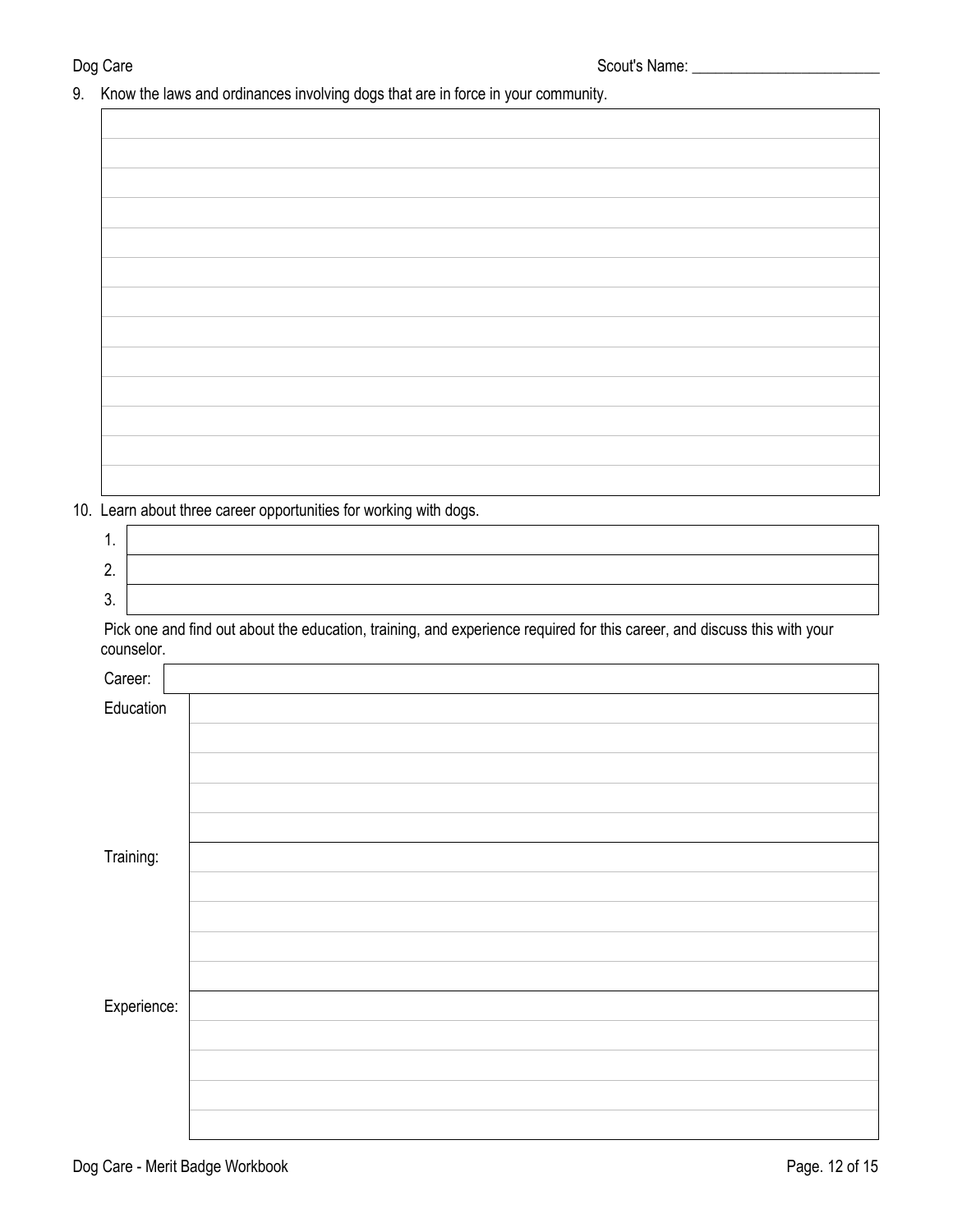Tell why this profession interests you..

**When working on merit badges, Scouts and Scouters should be aware of some vital information in the current edition of the** *Guide to Advancement* **(BSA publication 33088). Important excerpts from that publication can be downloaded from <http://usscouts.org/advance/docs/GTA-Excerpts-meritbadges.pdf>.** 

**You can download a complete copy of the** *Guide to Advancement* **from <http://www.scouting.org/filestore/pdf/33088.pdf>.**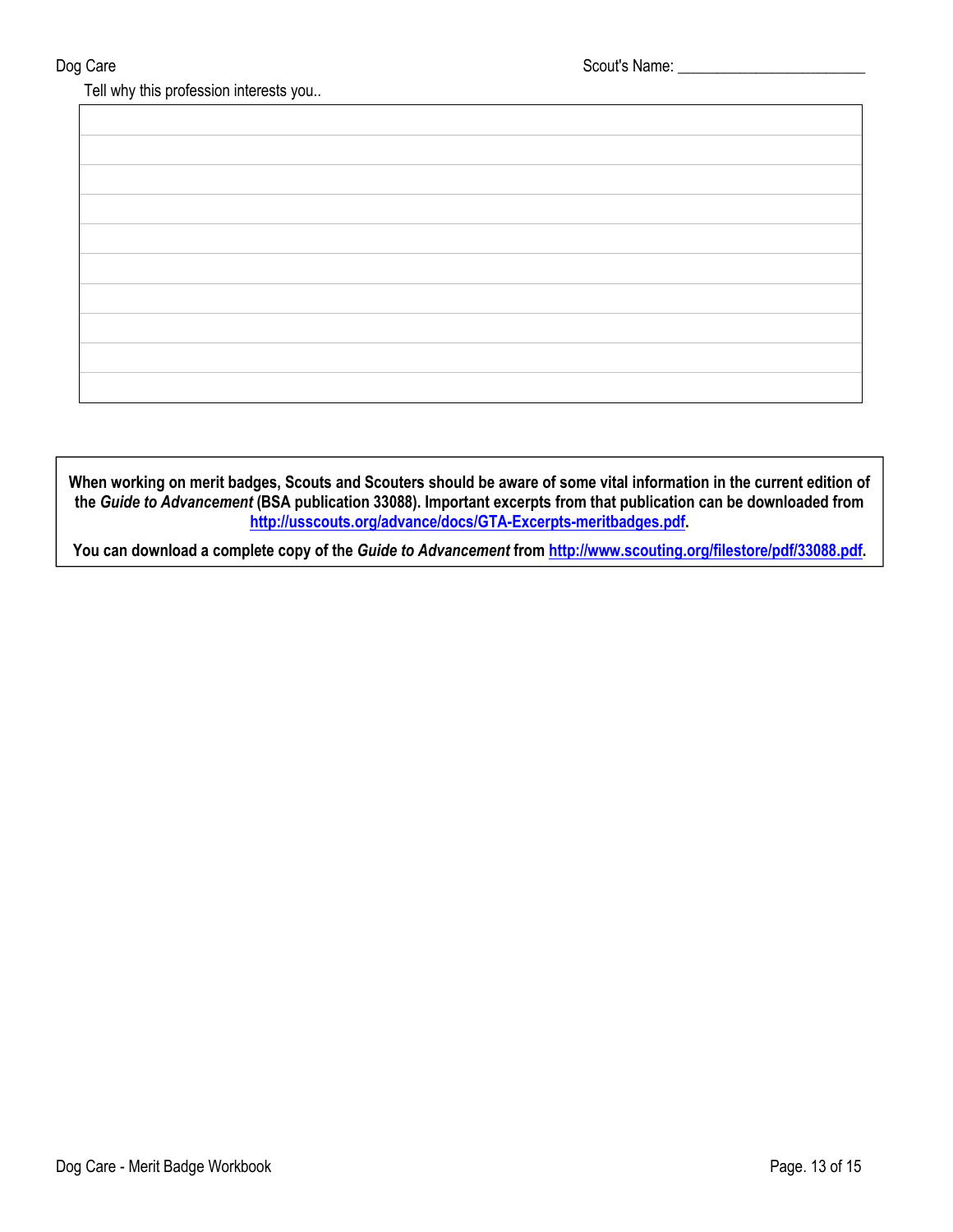| Dog Care | Scout's Name: |
|----------|---------------|
|          |               |

# **SAMPLE DOG CARE LOG Month 1**

|                  | Starting Date: \[ \] |              |        |  | Ending Date: <u>_____/ ____/</u><br>ing Body |        |          |         |            |       |
|------------------|----------------------|--------------|--------|--|----------------------------------------------|--------|----------|---------|------------|-------|
|                  | Feeding<br>Schedule  | Food         | Food   |  | Exercise Training<br>Periods Schedule        |        |          |         | Veterinary |       |
| Date             |                      | <b>Types</b> | Amount |  |                                              | Weight | Grooming | Bathing | Care       | Costs |
| $\mathbf 1$      |                      |              |        |  |                                              |        |          |         |            |       |
| $\overline{c}$   |                      |              |        |  |                                              |        |          |         |            |       |
| $\sqrt{3}$       |                      |              |        |  |                                              |        |          |         |            |       |
| $\overline{4}$   |                      |              |        |  |                                              |        |          |         |            |       |
| $\overline{5}$   |                      |              |        |  |                                              |        |          |         |            |       |
| 6                |                      |              |        |  |                                              |        |          |         |            |       |
| $\overline{7}$   |                      |              |        |  |                                              |        |          |         |            |       |
| $\bf 8$          |                      |              |        |  |                                              |        |          |         |            |       |
| $\boldsymbol{9}$ |                      |              |        |  |                                              |        |          |         |            |       |
| 10               |                      |              |        |  |                                              |        |          |         |            |       |
| 11               |                      |              |        |  |                                              |        |          |         |            |       |
| 12               |                      |              |        |  |                                              |        |          |         |            |       |
| 13               |                      |              |        |  |                                              |        |          |         |            |       |
| 14               |                      |              |        |  |                                              |        |          |         |            |       |
| 15               |                      |              |        |  |                                              |        |          |         |            |       |
| 16               |                      |              |        |  |                                              |        |          |         |            |       |
| 17               |                      |              |        |  |                                              |        |          |         |            |       |
| 18               |                      |              |        |  |                                              |        |          |         |            |       |
| 19               |                      |              |        |  |                                              |        |          |         |            |       |
| $20\,$           |                      |              |        |  |                                              |        |          |         |            |       |
| 21               |                      |              |        |  |                                              |        |          |         |            |       |
| 22               |                      |              |        |  |                                              |        |          |         |            |       |
| 23               |                      |              |        |  |                                              |        |          |         |            |       |
| 24               |                      |              |        |  |                                              |        |          |         |            |       |
| 25               |                      |              |        |  |                                              |        |          |         |            |       |
| 26               |                      |              |        |  |                                              |        |          |         |            |       |
| 27               |                      |              |        |  |                                              |        |          |         |            |       |
| 28               |                      |              |        |  |                                              |        |          |         |            |       |
| 29               |                      |              |        |  |                                              |        |          |         |            |       |
| $30\,$           |                      |              |        |  |                                              |        |          |         |            |       |
| 31               |                      |              |        |  |                                              |        |          |         |            |       |